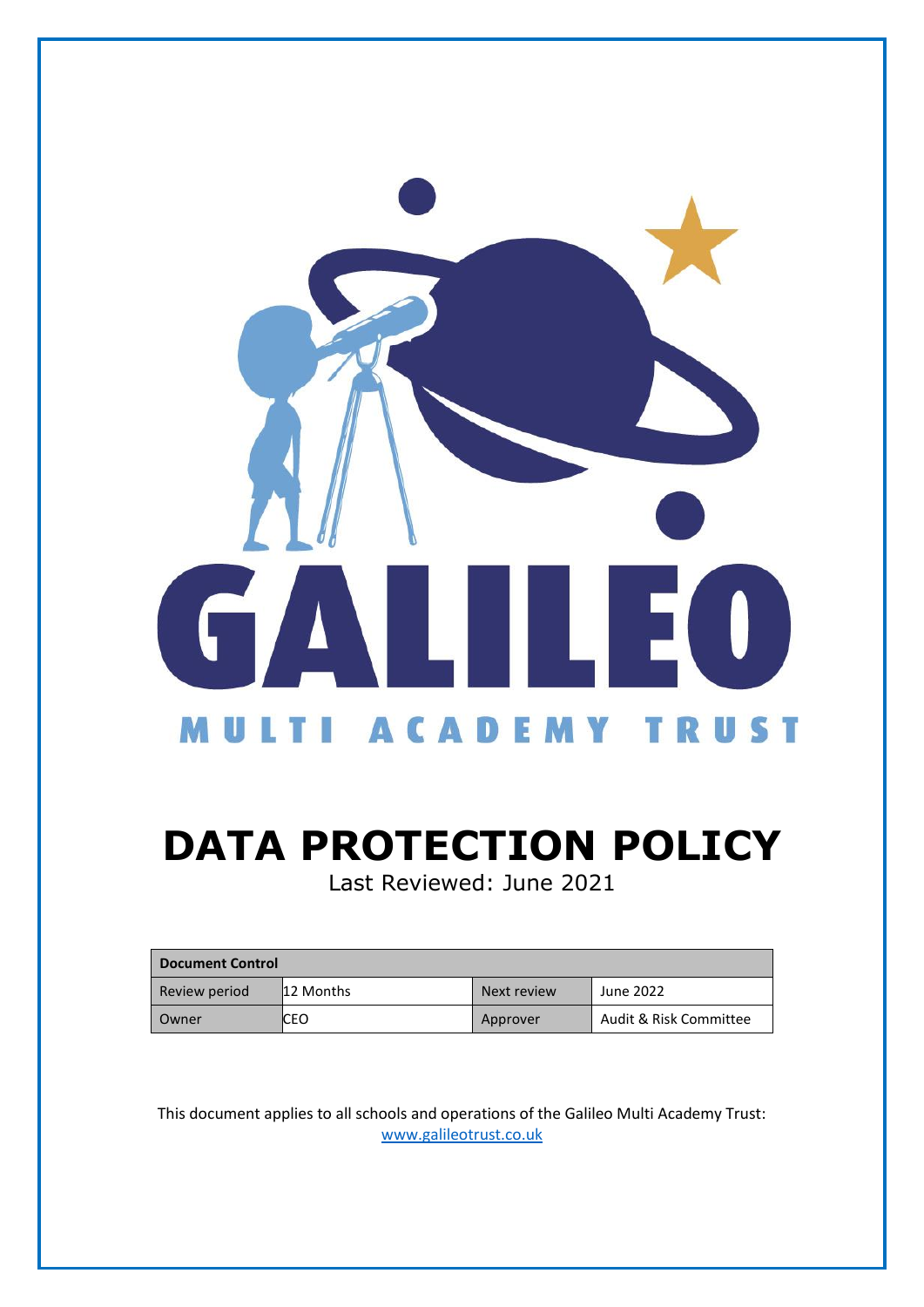# **Introduction**

This policy is to ensure that Galileo Trust and all schools within the trust comply with the requirements of the General Data Protection Regulation, Environmental Information Regulations 2004 (EIR) and Freedom of Information Act 2000 (FOIA), associated guidance and Codes of Practice issued under the legislation.

#### **Scope**

The Information Policy applies to information in all forms including, but not limited to:

- Hard copy or documents printed or written on paper;
- Information or data stored electronically, including scanned images;
- Communications sent by post/courier or using electronic means such as email, fax or electronic file transfer;
- Information or data stored on or transferred to removable media such as tape, CD, DVD, USB storage device or memory card;
- Information stored on portable computing devices including mobile phones, tablets, cameras and laptops;
- Speech, voice recordings and verbal communications, including voicemail;
- Published web content, for example intranet and internet;
- Photographs and other digital images.

This policy is the Trust's main information governance policy and addresses:

- Data Protection (including rights and complaints)
- Freedom of Information
- Information Asset Management

Information security, acceptable use of systems, records management and security incident reporting will be addressed in separate policies.

#### **Data Protection**

Personal data will be processed in accordance with the requirements of GDPR and in compliance with the data protection principles specified in the legislation.

The school has notified the Information Commissioner's Office that it is a Data Controller and has appointed a Data Protection Officer (DPO). Details of the DPO are below:



The DPO is a statutory position and will operate in an advisory capacity. Duties will include:

- Acting as the point of contact for the Information Commissioner's Office (ICO) and data subjects;
- Facilitating a periodic review of the corporate information asset register and information governance policies;
- Assisting with the reporting and investigation of information security breaches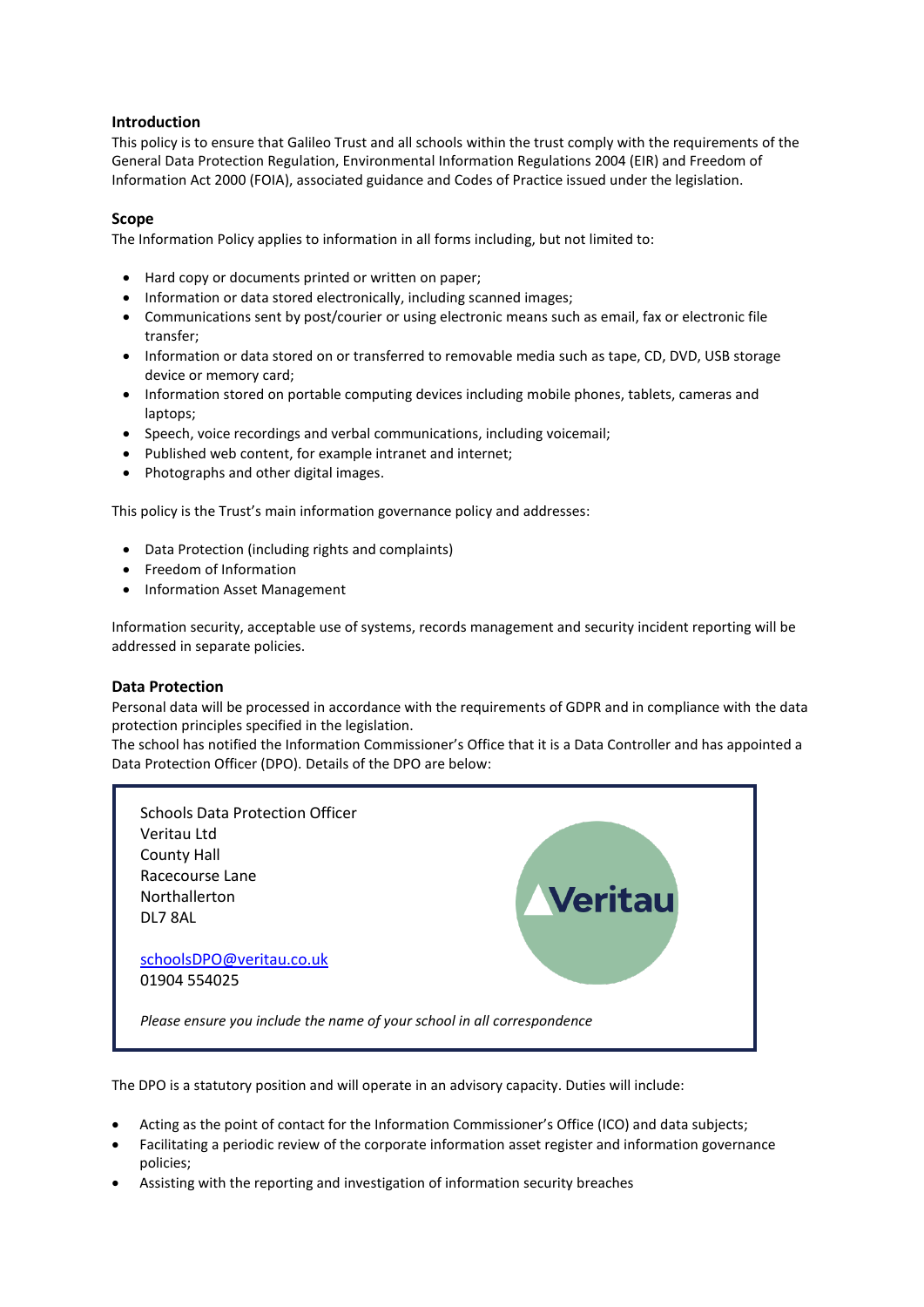- Providing advice on all aspects of data protection as required, including information requests, information sharing and Data Protection Impact Assessments; and
- Reporting to governors on the above matters

## **Information Asset Register**

The DPO will advise the school in developing and maintaining an Information Asset Register (IAR). The register will include the following information for each asset:

- An individual information asset identification number;
- The owner of that asset;
- Description and purpose of the asset;
- Whether there is a privacy notice published for that asset;
- Format and location of the asset;
- Which officers (job titles/teams) have routine access to the information;
- Whether there are any data sharing agreements relating to the information and the name of that agreement,
- Conditions of data processing;
- Details of any third parties contracted to process the information;
- Retention period for the asset

The IAR will be reviewed annually and the Head Teacher will inform the DPO of any significant changes to their information assets as soon as possible.

#### **Information Asset Owners**

An Information Asset Owner (IAO) is the individual responsible for an information asset, understands the value of that information and the potential risks associated with it. The school will ensure that IAO's are appointed based on sufficient seniority and level of responsibility.

IAO's are responsible for the security and maintenance of their information assets. This includes ensuring that other members of staff are using the information safely and responsibly. The role also includes determining the retention period for the asset, and when destroyed, ensuring this is done so securely.

#### **Training**

Galileo Academy Trust will ensure that appropriate guidance and training is given to the relevant staff, governors and other authorised school users on access to information procedures, records management and data breach procedures. Individuals will also be made aware and given training in relation to information security including using email and the internet.

The DPO will provide all Galileo schools with adequate training resources and guidance materials. The DPO will be consulted, and will offer an adequacy opinion, if a Galileo school opts to use a third party training provider.

Each school will maintain a 'training schedule' which will record when employees have completed an information governance training module and when a refresher is due to be completed.

Each school will ensure that any third party contractors have adequately trained their staff in information governance by carrying out the appropriate due diligence.

#### **Privacy notices**

Galileo Trust and all schools will provide a privacy notice to data subjects each time it obtains personal information from or about that data subject. Our main privacy notice will be displayed on both the trust and individual school websites in an easily accessible area. This notice will also be provided in a hard copy to pupils and parents at the start of their time at a Galileo school within their information pack.

A privacy notice for employees will be provided at commencement of their employment with the trust. Specific privacy notices will be issued where the data subject requires more information about specific processing (e.g. school trips, projects).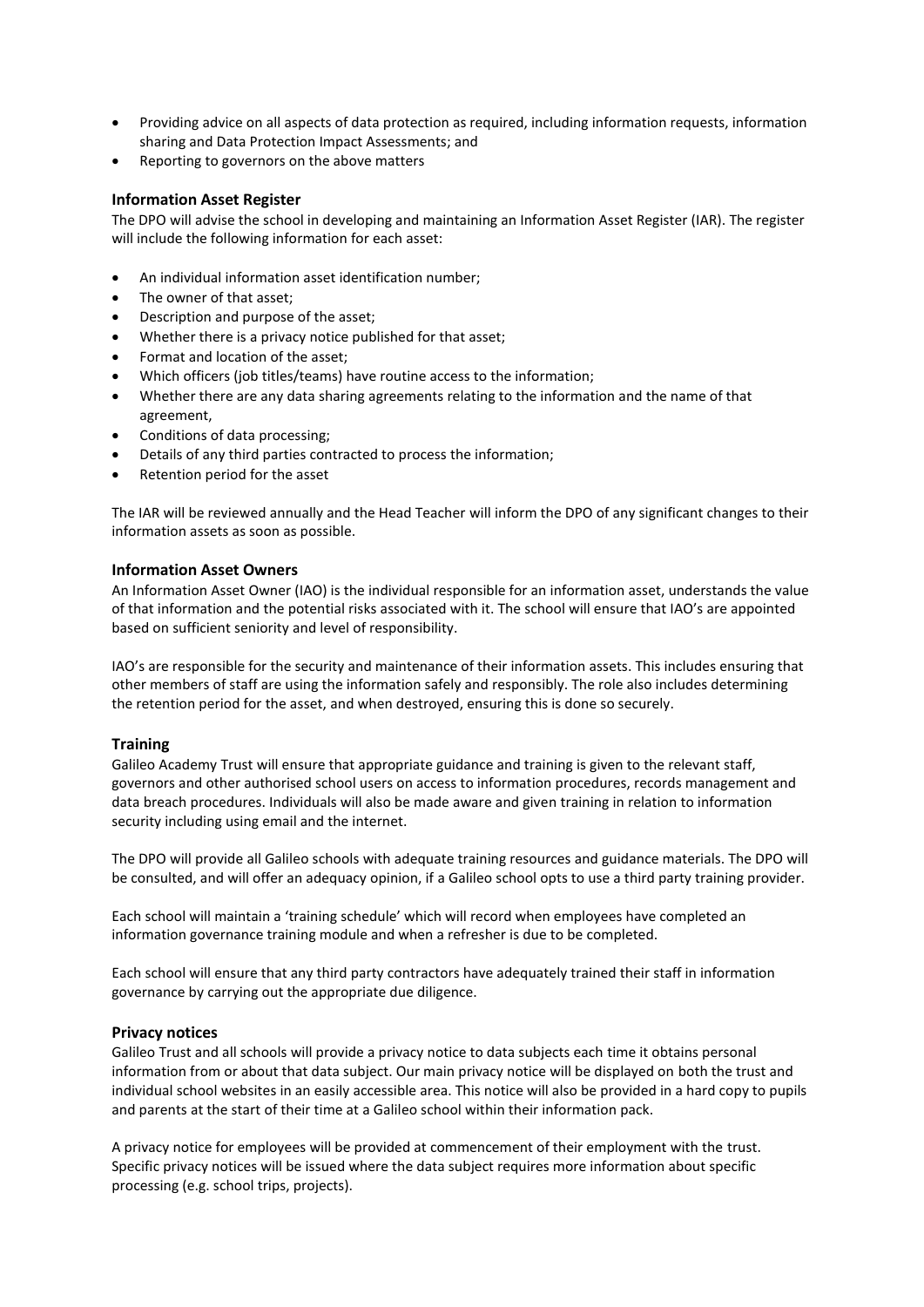Privacy notices will be cleared by the DPO prior to being published or issued. A record of privacy notices shall be kept on each school's Information Asset Register.

## **Information sharing**

In order to efficiently fulfil our duty of education provision it is sometimes necessary for the school to share information with third parties. Routine and regular information sharing arrangements will be documented in our main privacy notice (as above). Any ad hoc sharing of information will be done in compliance with our legislative requirements.

# **Data Protection Impact Assessments (DPIAs)**

The trust and individual schools will conduct a data protection impact assessment for all new projects involving high risk data processing, as defined by GDPR, as required. This assessment will consider the privacy risks and implications of new projects as well as providing solutions to the identified risks.

The DPO will be consulted at the start of a project and will advise whether a DPIA is required. If it is agreed that a DPIA will be necessary, then the DPO will assist with the completion of the assessment, providing relevant advice.

## **Retention periods**

Retention periods will be determined by any legal requirement, best practice or national guidance, and lastly the organisational necessity to retain the information. In addition, the trust will take into account the Limitation Act 1980, which provides timescales within which action may be taken for breaches of the law, when determining retention periods.

## **Destruction of records**

Retention periods for records are recorded in the school's IAR. When a record reaches the end of its retention period arrangements will be made for the records, both electronic and paper to be destroyed securely. Provisions to destroy paper information securely include cross cutting shredders and confidential waste bins.

Advice in regards to the secure destruction of electronic media will be sought from relevant IT support.

A record should be retained of all files destroyed including, where relevant:

- File reference number,
- Description of file,
- Date of disposal,
- Method of disposal,
- Officer who destroyed record

## **Third party Data Processors**

All third party contractors who process data on behalf of the trust must be able to provide assurances that they have adequate data protection controls in place to ensure that the data they process is afforded the appropriate safeguards. Where personal data is being processed, there will be a written contract in place with the necessary data protection clauses contained.

Relevant senior leadership may insist that any data processing by a third party ceases immediately if it believes that that third party has not got adequate data protection safeguards in place. If any data processing is going to take place outside of the EEA then the Data Protection Officer must be consulted prior to any contracts being agreed.

## **Access to information**

*Requests for information under the Freedom of Information Act 2000 and Environmental Information Regulations 2004.*

**Requests under this legislation should be made to [info@galileotrust.co.uk](mailto:info@galileotrust.co.uk) and marked for the attention of the CFO.**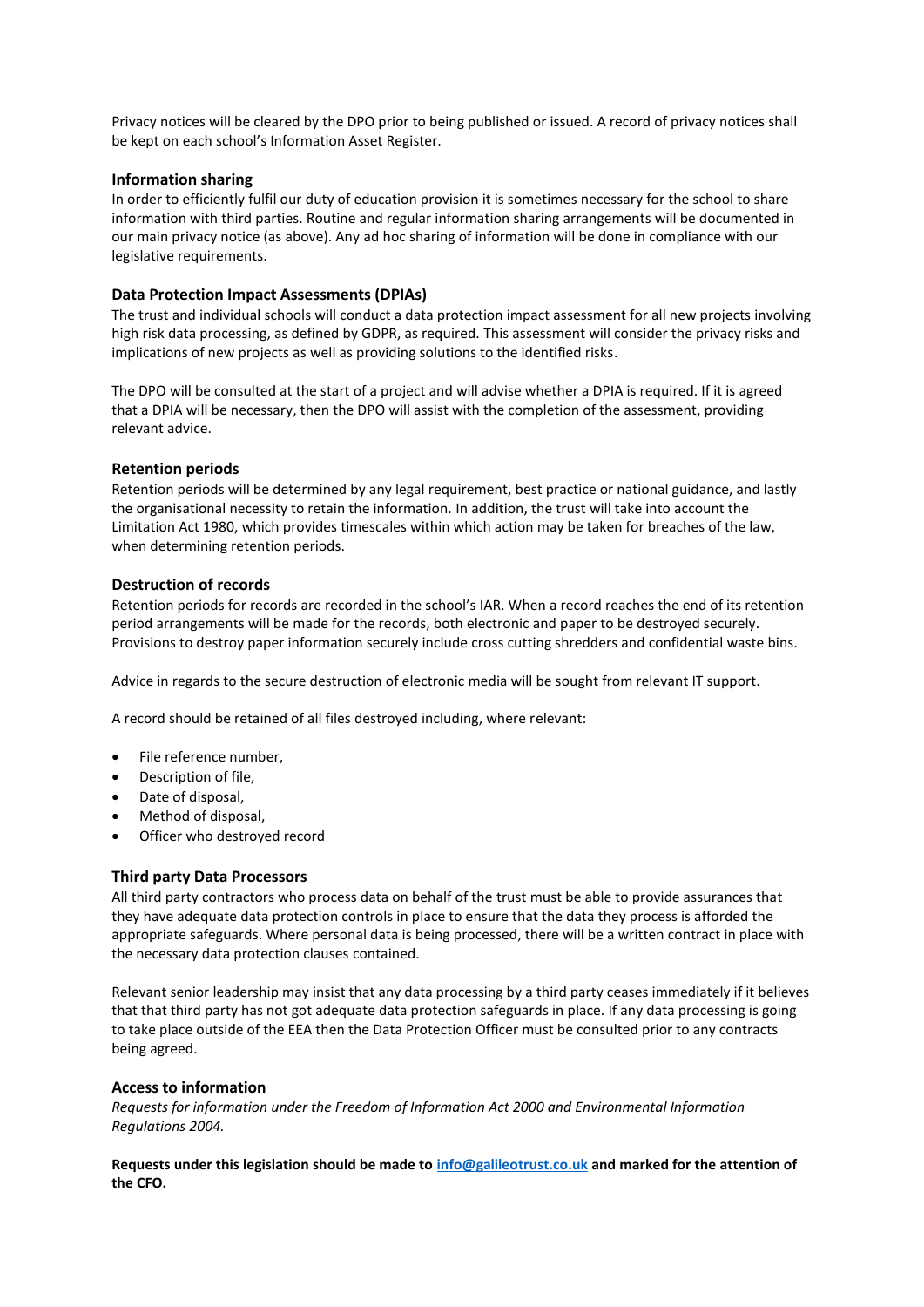For requests to individual schools, the Headteacher has the responsibility of:

- Deciding whether the requested information is held;
- Locating, retrieving or extracting the information;
- Considering whether any exemption might apply, and the balance of the public interest test;
- Preparing the material for disclosure and drafting the response;
- Seeking any necessary approval for the response; and
- Sending the response to the requester

When a request is made to the central trust, the CEO has the same responsibilities.

FOIA requests should be made in writing. Please note that we will only consider requests which provide a valid name and address and we will not consider requests which ask us to click on electronic links. EIR requests can be made verbally, however we will endeavour to follow this up in writing with the requestor to ensure accuracy.

Each request received will be acknowledged within 5 school days. The Chair of the Local School Board and Head Teacher will jointly consider all requests where a public interest test is applied or where there is any doubt on whether an exemption should be applied for requests made to schools. For central team requests, there will be joint consideration from the CEO and Chair of the Board of Trustees.

In applying the public interest test they will:

- Document clearly the benefits of both disclosing or withholding the requested information; and
- Where necessary seek guidance from previous case law in deciding where the balance lies
- Consult the DPO

Reasons for disclosing or not disclosing will be reported to the next Local School Board or Trust Board meeting, as appropriate.

We have adopted the Information Commissioner's model publication scheme for schools and will publish as much information as possible on our website in the interests of transparency and accountability.

We will charge for supplying information at our discretion, in line with current regulations. If a charge applies, written notice will be given to the applicant and payment must be received before the information is supplied. Any charges will be formulated taking into account the limits set by the legislation.

We will adhere to the required FOI/EIR timescales, and requests will be answered within 20 **school days.**

#### *Requests for information under the GDPR- Subject Access Requests*

## **Requests under this legislation should be made to [info@galileotrust.co.uk](mailto:info@galileotrust.co.uk) and marked for the attention of the CFO who will action alongside the relevant Head Teacher.**

Any member of Galileo staff may receive a request for an individual's personal information. Whilst GDPR does not require such requests to be made in writing, applicants are encouraged where possible to do so; applicants who require assistance should seek help from the school. Requests will be logged with the school Administrator and acknowledged within 5 days.

We must be satisfied as to your identity and may have to ask for additional information such as:

- Valid Photo ID (driver's licence, passport etc);
- Proof of Address (Utility bill, council tax letter etc);
- further information for the school to be satisfied of the applicant's identity;